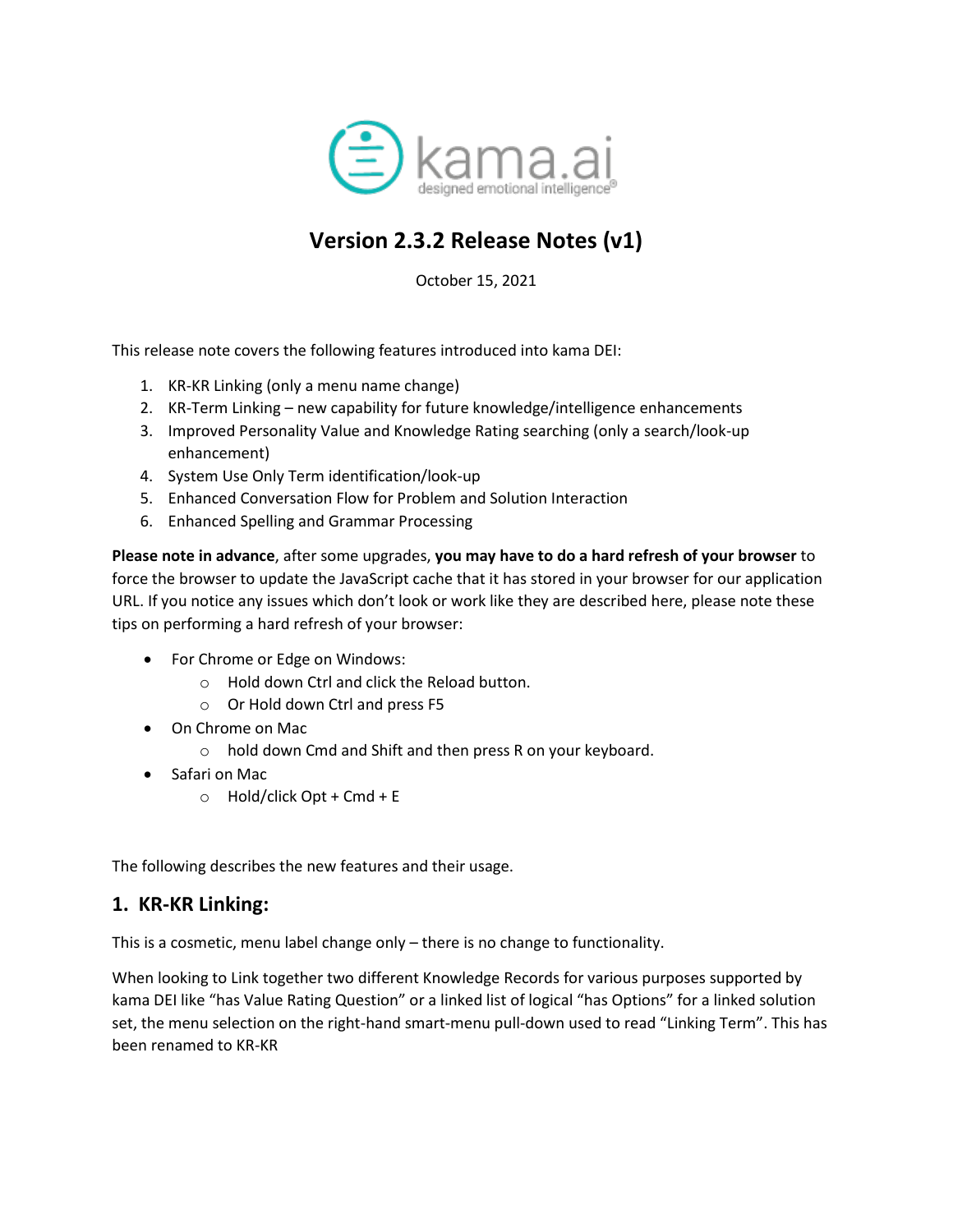|   | Show Global:<br><b>Add Item</b> | Yes           |          |           | Owner All |            | $\sim$          | house can be burn. |                                                                                                           |
|---|---------------------------------|---------------|----------|-----------|-----------|------------|-----------------|--------------------|-----------------------------------------------------------------------------------------------------------|
| ō | Knowledge Record                | Optional text | Reserved | Ownership | Owner     | Created    | Ext. Data Livie | <b>ICR-KR Link</b> | KR-Term Link<br>٠                                                                                         |
| o | house can be burned.            | $\sim$        | 17,000   | Public    | KAMA-DEI  | 2018-09-29 | $\sim$          | $\sim$             | $\frac{1}{2} \left( \frac{1}{2} \right) \left( \frac{1}{2} \right) \left( \frac{1}{2} \right)$<br>Datado. |
|   | Showing 1 to 1 of 1 rows        |               |          |           |           |            |                 |                    | <b>COLL</b><br>Edit<br>5575                                                                               |

The functionality of this is exactly the same as it has been in previous releases.

### **2. KR-Term Linking:**

This is a new capability that will eventually support enhanced inference and interaction.

| Knowledge Record<br>KR-KR Link<br>KR-Term Link<br>Reserved<br>Ownership<br>Owner<br>Created<br>Ext. Data Link<br>Optional text<br>O | house can be burn. |
|-------------------------------------------------------------------------------------------------------------------------------------|--------------------|
|                                                                                                                                     |                    |
| house can be burned<br>Public<br>KAMA-DEI<br>2019-09-29<br>$\sim$<br>in.<br>$\sim$<br>1.000                                         |                    |
| O<br>Ontario<br>Showing 1 to 1 of 1 rows<br>Edit                                                                                    |                    |

It is the ability to link a kama DEI KR to a Term. One application of this is to take a Knowledge Record and relate it to a 'super-Term' that implies the meaning of the Knowledge Record.

| <b>Knowledge Record</b> | <b>SuperTerm</b> |
|-------------------------|------------------|
| house can be burned     | house fire       |
| person can lose job     | job loss         |

Having stated that a KR can be linked to a Term through a relationship "has SuperTerm" is just one form of KR-Term linking. Other forms will be enabled in the future to drive other knowledge management and intelligence functions. For now, the new KR-Term linking capability does not drive specific new functionality in version 2.3.2. New features and functions using KR-Term linking will be rolled out in subsequent kama DEI releases.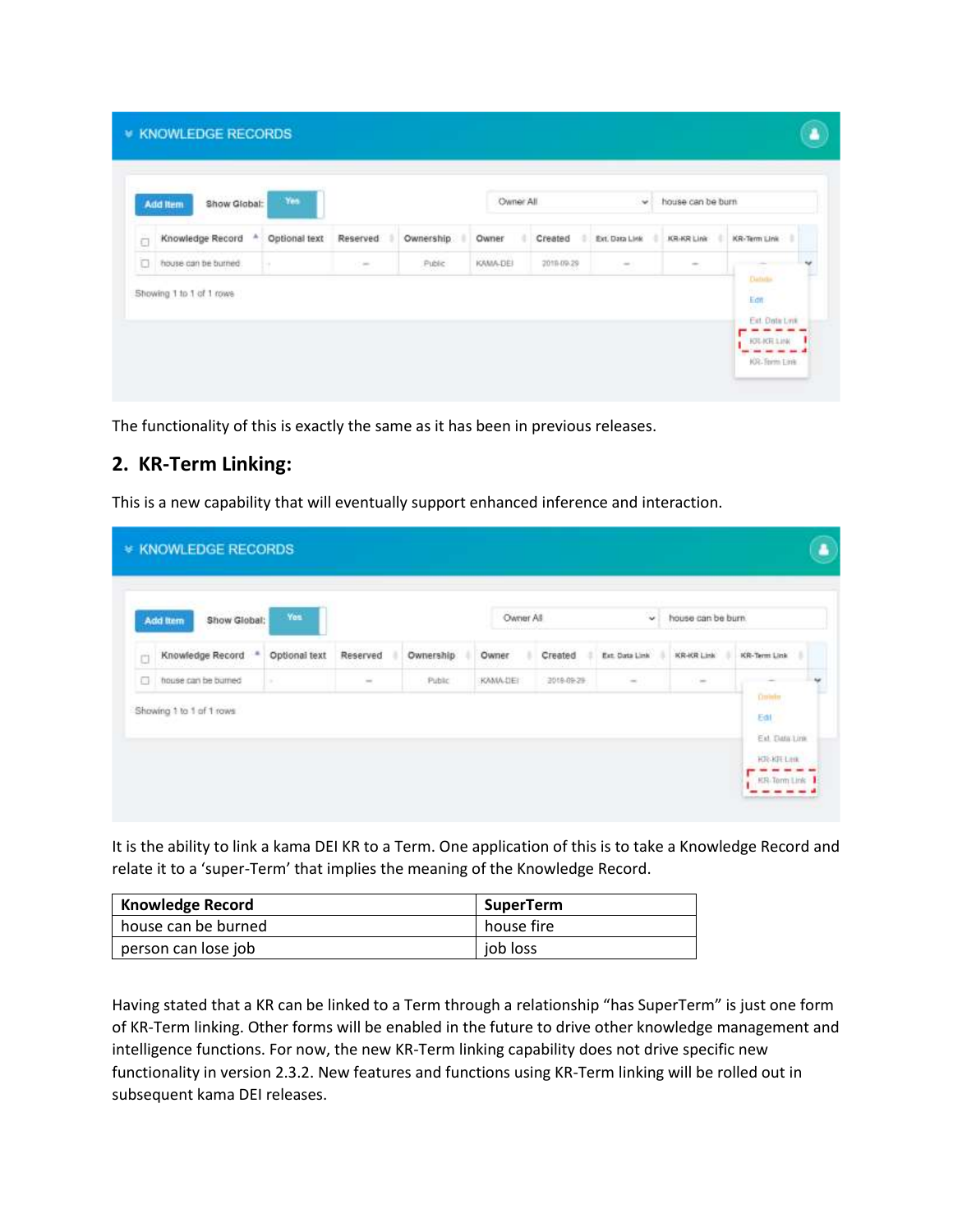For further clarity, the introduction of KR-Term linking is also the reason that Linking Term was renamed to KR-KR Linking in the notes on this menu name change in 1) above.

#### **3. Improved Personality Value and Knowledge Rating searching:**

The screens affected with this change are:

- 1. Personality Values and,
- 2. Personality Knowledge Rating

This change is for improved operation and search/look-up only. There is not change in functionality.

Previously, when looking for either a Personality Values or Personality Knowledge Rating, you could select your organization, and then pick "Persona" or "Personality" from the radio buttons on these two screens, and then kama DEI would populate the pull-down selection list on the right-hand side of the screen.

With the growing number of Personas and Personalities in kama DEI, this method caused an issue with the long lists of Personalities.

Searching for a Persona, which should accommodate most of your investigations and work, still operates similarly. The picklist will be pre-populated with your set of Persona.

However, if you need to look up a specific Personality, you may need to enter some search criteria in the search bar to narrow the search first and then pick you intended target.

| <b>W PERSONALITY KNOWLEDGE RATING</b>                                                                                            |                                |                   | ø                                                                            |
|----------------------------------------------------------------------------------------------------------------------------------|--------------------------------|-------------------|------------------------------------------------------------------------------|
| Dwww Kara N<br>$\mathbf{v}$                                                                                                      |                                |                   |                                                                              |
| <b>B Passage</b><br><sup>D</sup> Personality<br>aan ah<br><b>CONTRACTOR</b> INTERNATIONAL<br>Values for N.A. Enterprise Marketer | <b>Fernonia</b>                |                   | N.A. Enterprise Marketer<br>Select Persona<br><b>N.A. Ernerprise Manufer</b> |
|                                                                                                                                  |                                |                   | <b>Show All # Solution D. Problem C.</b>                                     |
| <b>And Knowings Become</b><br><b>Cray Wile</b>                                                                                   | <b>Cloud</b>                   |                   | a<br>due wants                                                               |
| Knowledge Record                                                                                                                 | a.<br>Cremed                   | <b>Soldiers</b>   | Februaria                                                                    |
| $\bullet$ : $\Box$ /uP is a type of sixt does                                                                                    | 2116-06-28 19 13 43            | Africa            |                                                                              |
| + C acessionicy is pold can respon readacte                                                                                      | 2214-08-07 10:13:48            | <b>Advertiser</b> | $\sim$                                                                       |
| + C automateyic and can return instructor                                                                                        | 3210-36-32 12:12:40            | Model:            |                                                                              |
| $\bullet$ $\Box$ accura a member of noon.                                                                                        | 2010/01/01 23:14:07            | promot-           |                                                                              |
| $+$ $\circ$ Advision require socked to                                                                                           | 2010/08/08 79:19:09            | source:           | ×                                                                            |
| + C Adve Cost and Sinus Plus can wouce controls cold.                                                                            | ATTRON-ST TEXT-RE  . Amunet    |                   | ٠                                                                            |
| + D air contitioning can reduce him                                                                                              | 2014-06-02 10:13:40            | <b>Amazon</b>     |                                                                              |
| ← <sup>D</sup> Airest can provide lodging                                                                                        | 2116-06-01 10:12:40 - Lamplest |                   | $\sim$                                                                       |
| + C atplant can be capable of fight                                                                                              | 2010/02/28 18:16:46            | 1. Advertiser     |                                                                              |
| + C stylen can costan genergen.                                                                                                  | 計画事業所有                         | C parallel        | $\omega$                                                                     |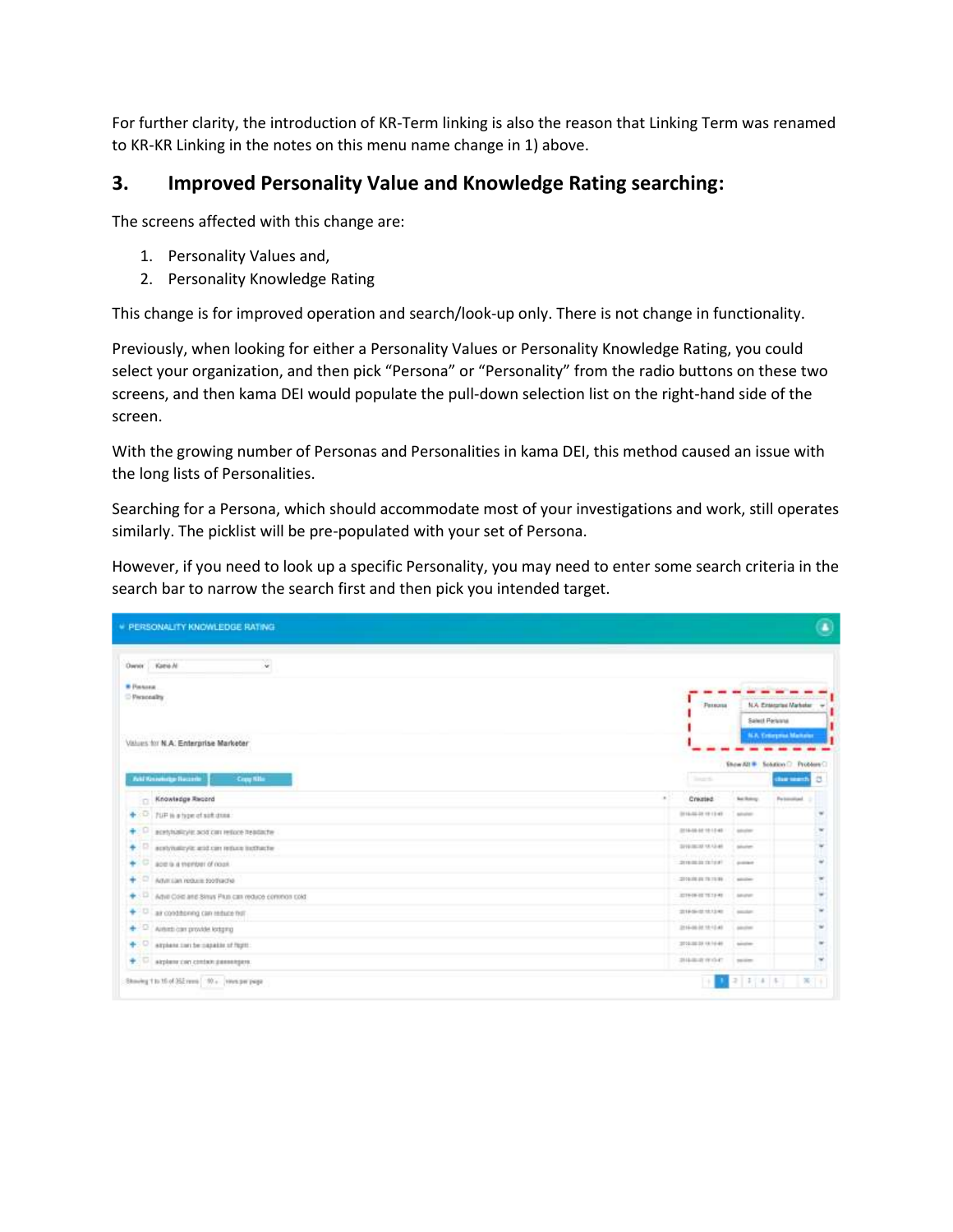## **4. "System Use Only" Term identification/look-up:**

As you may remember, we use kama DEI Terms and Knowledge Records to drive certain functionality and behaviors of kama DEI. Examples of this is our 'virtual table' of "VALUES" stored in kama DEI were a Value for rating values are defined as " \_\_\_\_\_\_\_ is a member of VALUES". In this case, we would have said that VALUES as a Term is a 'system use Term' but we never had a means of isolating these system terms from the common kama DEI Term 'dictionary'. This could make it confusing to a user intended to build some general conversational support around "values" or other system used terms, they would see possible duplicates as shown below.

|         | <b>V TERMS</b> |                                                             |                                                                                                |                          |           |                  |            | L.               |
|---------|----------------|-------------------------------------------------------------|------------------------------------------------------------------------------------------------|--------------------------|-----------|------------------|------------|------------------|
|         | Add here       | 100<br>Yes<br><b>Show Globat</b><br>Show System Only Terms: |                                                                                                |                          | Owners    |                  | v WUUES    |                  |
| n       | ID             | Náme                                                        | System Term                                                                                    | Reserved                 | Ownership | Owner            | Created    | $\mathbf{a}$     |
| a       |                | 2080 9811818                                                | ä.                                                                                             | $\omega$                 | Fider     | <b>I</b> KANAGEI | 2010/03/07 | $\sim$           |
| o       |                | 43255 values                                                |                                                                                                |                          | Public    | KAMA GEI         | 2010/05/03 | ¥                |
| п       |                | 31702 Farms DIS Values                                      | $\frac{1}{2} \left( \frac{1}{2} \right) \left( \frac{1}{2} \right) \left( \frac{1}{2} \right)$ | $\overline{\phantom{a}}$ | Protector | Kens Al          | 2010/03/08 | $\sim$           |
| 圓       |                | 33714 Persona Values                                        | $\frac{1}{2} \left( \frac{1}{2} \right) \left( \frac{1}{2} \right) \left( \frac{1}{2} \right)$ | ٠                        | Potecter  | Karea At         | 2010/03/08 | $\sim$           |
| $\Box$  |                | <b>S1715 Personally Values</b>                              | $\equiv$ .                                                                                     | ٠                        | Pretented | Kana Ali         | 209/0308   | Ξ                |
| $\circ$ |                | 51718   korta DEI Values work                               |                                                                                                | v                        | Protected | Kens All         | 2010/03/06 | $\sim$<br>$\sim$ |

With the introduction of System Use Term functionality, we now have the ability to differentiate, and 'hide' these system used Terms.

Generally, enterprise users would not need to create new system use terms, or even look for them but, but if you notice the new "Show System Only Terms" button, you will recognize what this is. If the "Show System Only Terms" button is turned to "Off", you will not see system Terms link "VALUES" or "KR-KR LINKS". If it is turned on, you will see them.

Further, when building Knowledge Records, you will not see these 'System Only' in the list of terms available to build Knowledge Records because those records are used only for the design of kama DEI.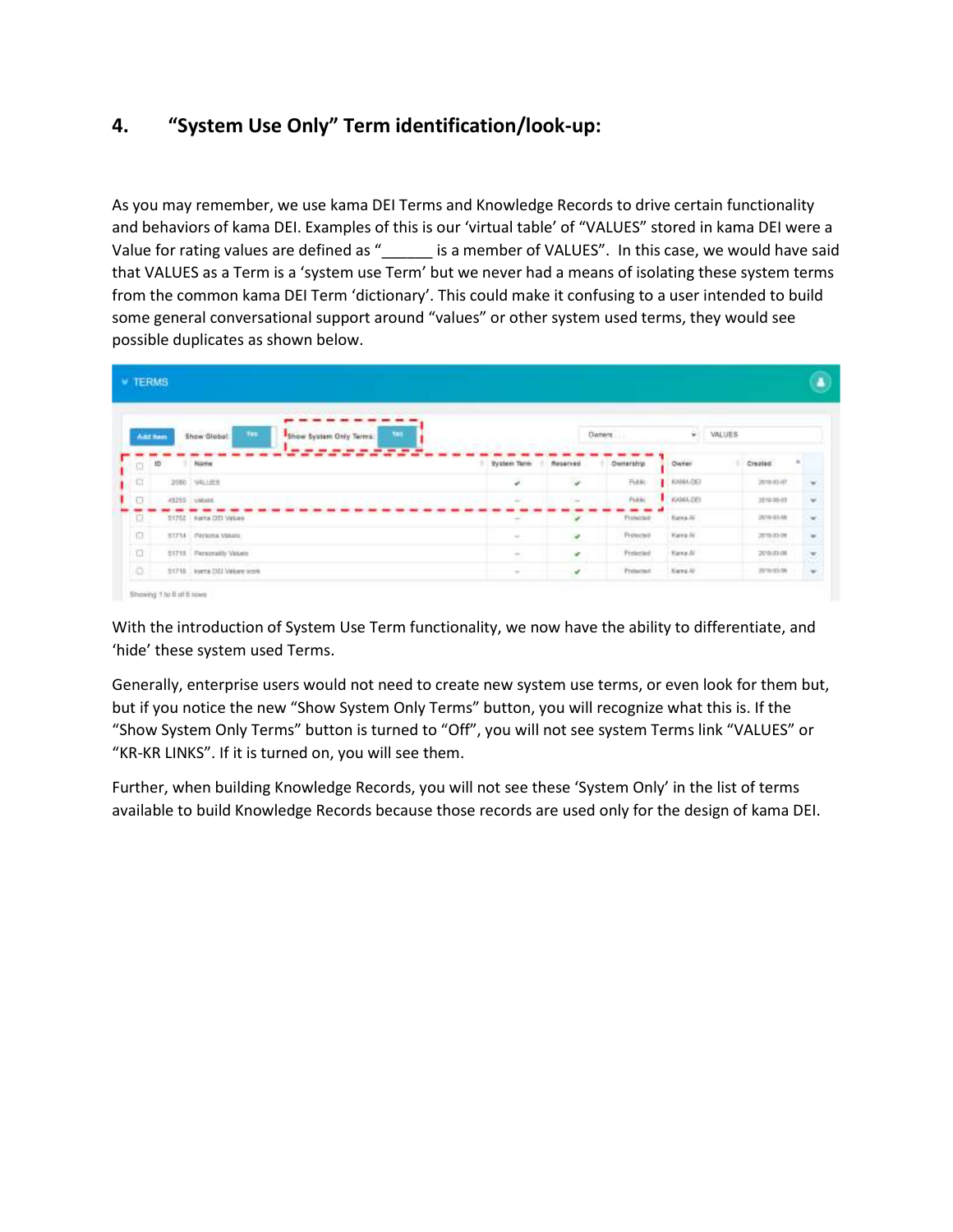### **5. Enhanced Conversation Flow for Problem and Solution Interaction:**

Previously, kama DEI could detect multiple problems in an utterance BUT it reported on all of the solutions that it found. In a case of 1 problem with 1 solution, this was not an issue. However, if a number of problems inferred in an utterance, each have a number of solutions, this could become a confusing experience for a user.

In addition, we are continually improving our Natural Language Understanding (NLU) layer to better detect the multiple issues within an utterance.

| View solutions for: |  |                  |  |
|---------------------|--|------------------|--|
| You can be hungry   |  |                  |  |
| You can be lonely   |  | You can be tired |  |

Above you can see that:

- 1) The NLU detected multiple issues or inferences in the utterance, but
- 2) kama DEI now reports on the multiple 'problems' it found, and lets the user pick which one they want to investigate first. **Note:** They can always pick the 'Back' button to investigate the others after getting the initial help the were looking for.

**Please Note** that this may affect some of your FAQ behaviors, especially if you have used Optional Text at the KR level to describe a 'Solution' in slightly different terms for your user; you may want to go back and apply similar Optional Text to the Problem KR now.